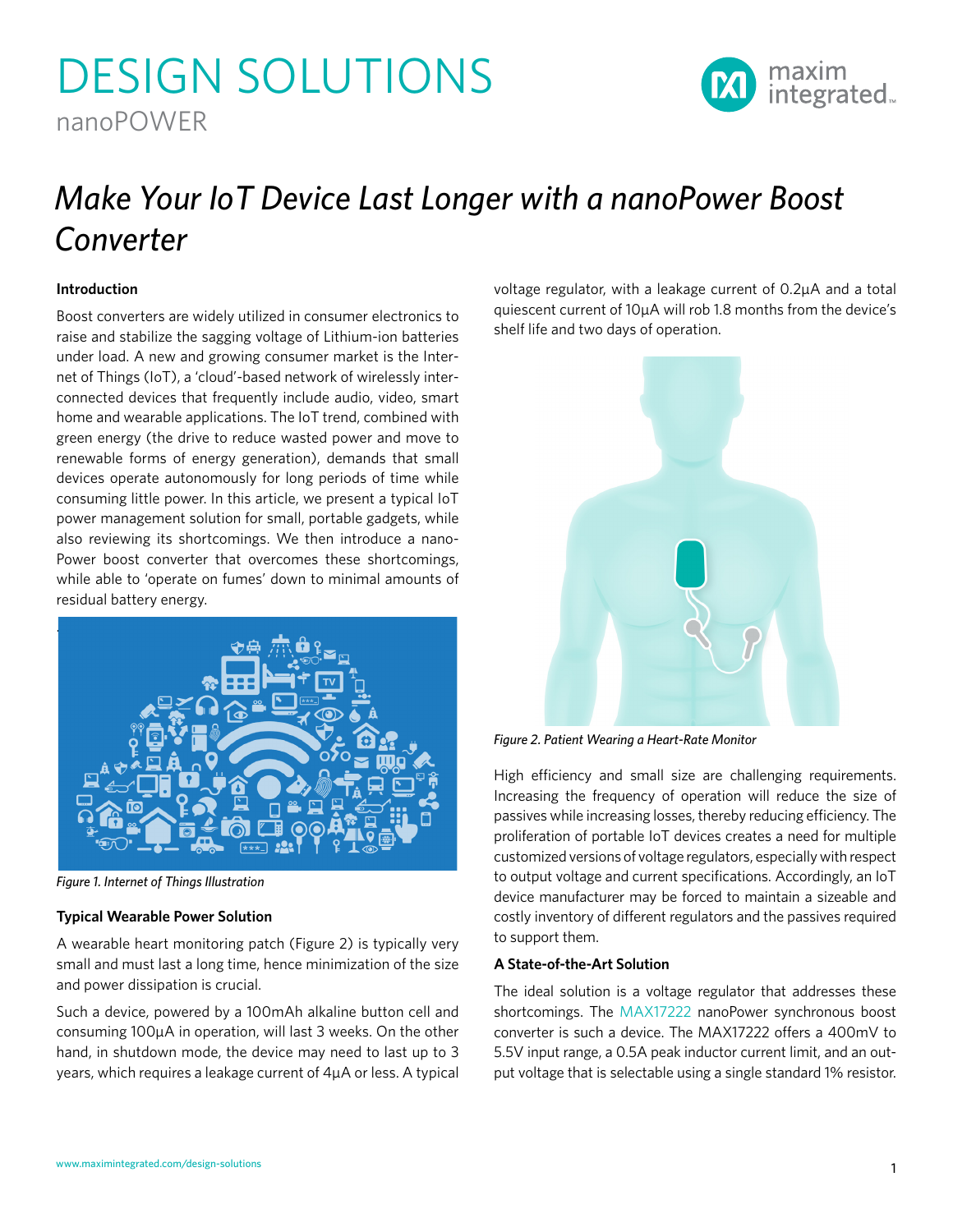A novel True Shutdown™ mode yields leakage currents in the nanoampere range, making this a truly nanoPower device!

#### **True Shutdown Current Advantage**

Figure 3 illustrates the basic elements of the MAX17222 with respect to shutdown and quiescent currents.



*Figure 3. MAX17222 Shutdown and Quiescent Currents*

The True Shutdown feature disconnects the output from the input with no forward or reverse current, resulting in very low leakage current. If you recall, the reduction in shelf life we calculated for the typical solution is 1.8 months out of 3 years for a 100mAh cell. With 0.5nA leakage current, the reduction in shelf life for the same cell over 3 years is reduced to only 3 hours!

If a pullup resistor is used to enable/disable operation, the pullup current in True Shutdown mode must also be accounted for. If instead, the enable (EN) pin is driven by a push-pull external driver, which is powered by a different supply, then there is no pullup current and the shutdown current is only 0.5nA.

#### **Quiescent Current Advantage**

Referring to Figure 3, the input quiescent current  $(I_{OMT})$  for MAX17222 is 0.5nA (Enable open after startup) and the output quiescent current  $(I_{\text{OOLIT}})$  is 300nA. To calculate the total input quiescent current, the additional input current needed to feed the output current  $(I_{\text{QOUT\_IN}})$  must be added to  $I_{\text{QINT}}$ . Since the output power is related to the input power by the efficiency  $(P_{\text{OUT}} = P_{\text{IN}} \times \eta)$ , it follows that:

 $I_{\text{QOUT\_IN}} = I_{\text{QOUT}} \times (V_{\text{OUT}}/V_{\text{IN}})/\eta$ 

If V<sub>IN</sub> = 1.5V, V<sub>OUT</sub> = 3V and efficiency η = 85%, we have:

I<sub>QOUT\_IN</sub> = 300nA × (3/1.5)/0.85 = 705.88nA

Adding the 705.88nA to the input current of 0.5nA yields a grand total input quiescent current of 706.38nA ( $I_{OMGT}$ ). This calculation is 14 times better than the typical case previously discussed. With 0.7µA of quiescent current, the two days of reduced operation calculated for the typical solution becomes only 3.5 hours!

#### **Enable Transient Protection Mode**

The MAX17222 includes an option for enable transient protection (ETP) mode. When activated by the presence of a pullup resistor, extra on-chip circuitry powered by the output capacitor assures that EN stays high during short transient disturbances at the input. In this case, the quiescent current calculated above increases by a few tens of nanoamps.

#### **R<sub>SEL</sub>** Advantage

The MAX17222 trades off the traditional resistor-divider that is used to set the output voltage value with a single output selection resistor  $(R_{\text{SE}})$ , as shown in Figure 3. At startup, the chip uses up to 200 $\mu$ A to read the R<sub>SEL</sub> value. This occurs only during the select resistor detection time (typically 600µs), virtually eliminating the contribution of  $R_{\text{SEL}}$  to the quiescent current. A single standard 1% resistor sets one of the 33 different output voltages, separated by 100mV increments between 1.8V and 5V! The result is a small reduction in BOM (one less resistor) and a lower quiescent current.

#### **Efficiency Advantage**

The MAX17222 features low  $R_{DSON'}$  on-board powertrain MOSFET transistors, to yield excellent efficiency even when operating at frequencies high enough to warrant a small overall PCB size.

Figure 4 shows the efficiency of MAX17222, with  $V_{\text{OUT}} = 3.3V$ at various values for  $V_{\text{IN}}$ . The low quiescent current design extends the outstanding efficiency performance down to a few microamps of load current.



*Figure 4. MAX17222 Efficiency Curves*